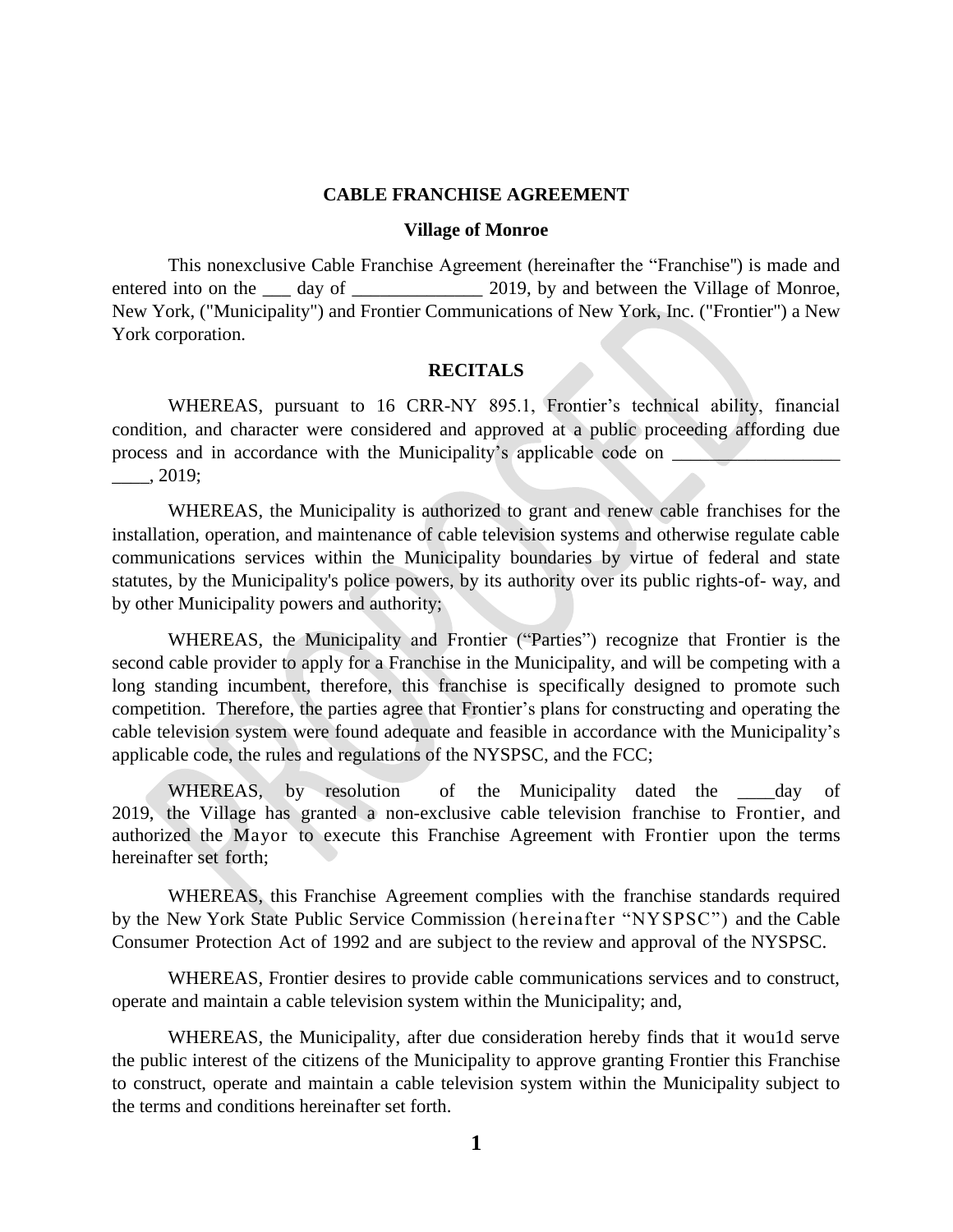## **AGREEMENT**

NOW, THEREFORE, in consideration of the terms and conditions contained herein, Frontier and the Municipality hereby mutually agree as follows:

## **1. Definitions.**

For the purpose of this Franchise, the following terns, phrases, words, abbreviations, and their derivations shall have the meaning given herein. When not inconsistent with the context, words used in the present tense include the future; words in the plural include the singular and words in the singular include the plural. The word "shall" is always mandatory and not merely directory.

A. "Act" shall mean the Communications Act of 1934, including the Cable Communications Policy Act of 1984, as amended by the Cable Television Consumer Protection and Competition Act of 1992, and the Telecommunications Act of 1996.

B. "Cable Television System" shall have the same meaning as in Section 602 of the Act.

C. "Cable Service" shall have the same meaning as in Section 602 of the Act.

D. "Gross Revenues" shall mean all revenue of any kind or nature arising from or attributable to Frontier's operation of its Cable System to provide Cable Services (as defined from time to time by applicable federal law) within the Municipality, including, but not limited to:

a. Revenue from all charges for services provided to Subscribers

b. Revenue directly derived and attributable to the sale of commercial advertising upon the Cable System;

c. Revenue from all charges for the leased use of studios;

d. Revenue from all charges for the use of or lease of leased access channels.

e. Monthly recurring Revenue from all charges for the installation, removal, connection and reinstatement of equipment necessary for a Subscriber to receive Cable Services;

f. Revenue from the sale, exchange, use or cablecast of any programming developed for community use or institutional Users.

Revenue shall be reduced by bad debt (not to exceed 2% of such revenue on an annual basis).

"Gross Revenues" shall not include taxes or fees (except the Franchise Fee) collected by Frontier on behalf of any governmental authority; any increase in the value of stock, security or asset; any surcharges for underground conversion of cable plant costs; any increase in the value of any stock, security or asset; the value of complimentary service provided to Frontier's employees and as required by the Municipal Code or any Franchise; and dividends or other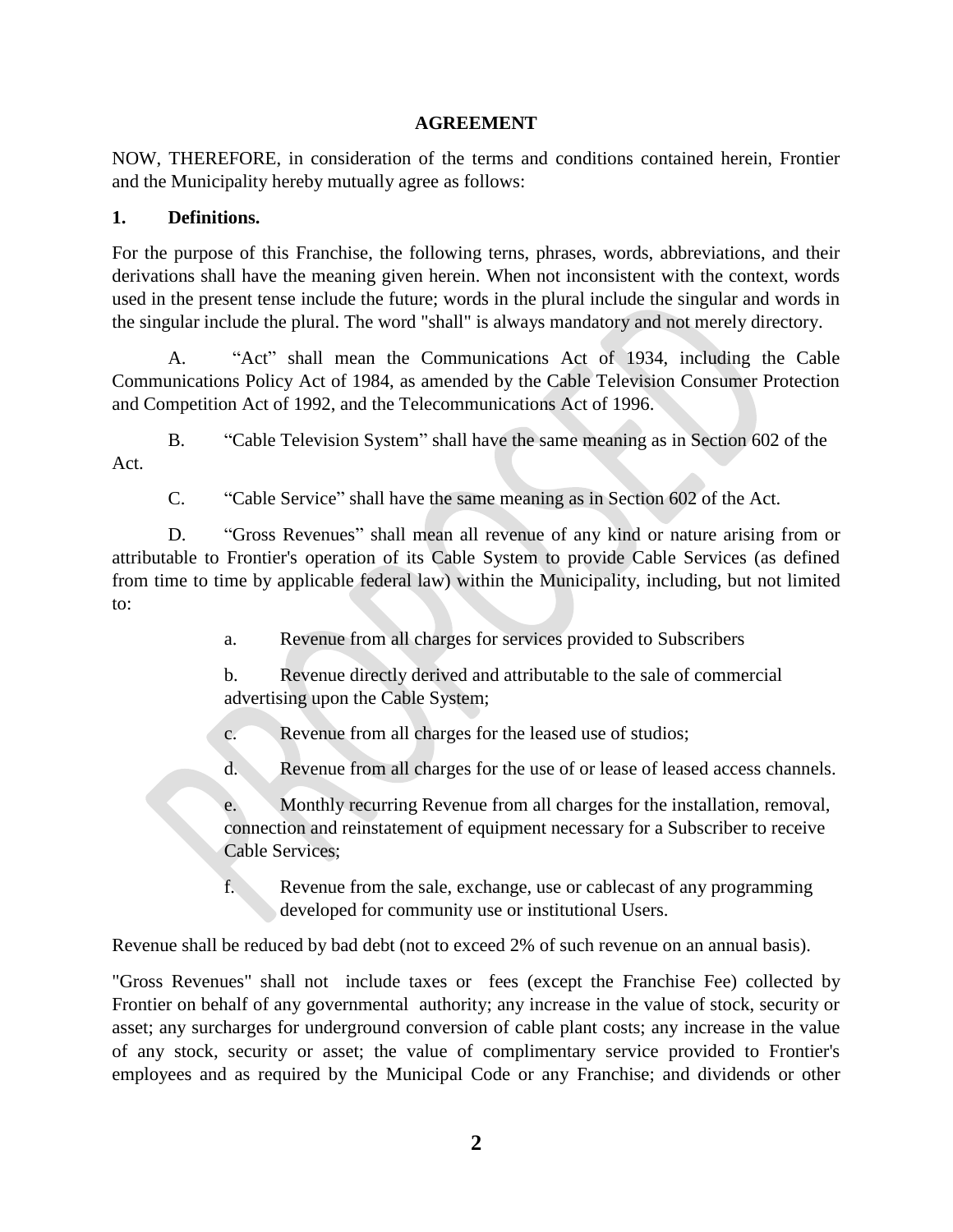distributions made in respect of any stock or securities; or value received by a Frontier or any of its affiliates through cooperative advertising.

"Gross Revenues" shall not include cash, credit, property of any kind or nature, or other consideration received by Frontier's affiliates or any person, firm or corporation (''Related Person") in which Frontier has a financial interest or which has financial interest in a Franchisee for any sales of advertising on the Cable System, services to provide programming on the Cable System, production services, and other services which are Cable Services when such services are provided by a Related Person, which has all the following characteristics: the Related Person is a separate legal entity. with separate employees, with separate financial records (which may be part of consolidated financial reporting records), and a separate mission; it makes payments to Frontier which meet market standards for the services and industries involved, even if it does not offer and provide its services to persons other than Frontier in the same industry as Frontier; and it was established for valid business purposes and not with the intent and purpose of circumventing payment of Franchise Fees on Gross Revenues. Nothing contained in this exclusion from Gross Revenues shall be interpreted to exclude from Gross Revenues such cash, credit, property of any kind or nature or other consideration which would be considered Frontier's Gross Revenues derived from the operation of the Cable' System to provide Cable Services under the Cable Act. Except for Gross Revenue from such sale of advertising on the Cable System, services to provide programming on the Cable System, production services, or telecommunication services which are Cable Services received by such Related Person, this paragraph shalt not exclude from Gross Revenues any source of Gross Revenues, which an existing Franchisee itself is receiving at the time it is granted a Franchise under this provision.

E. "Person" shall mean any person, firm, partnership, association, corporation, company or organization of any kind other than the Municipality.

F. "Service Area(s)" shall mean those areas where Frontier intends to provide Cable Service within the Municipality as specifically designated from time-to-time by Frontier in accordance with Section 3(B) below.

G. "Street and Public Right-of-Way" shall have the meaning set forth in applicable Municipal Code or rules, as defined below.

H. "Subscriber" shall mean an authorized recipient lawfully receiving Cable Television Service.

I. "Municipal Code" shall mean the code, rules and regulations adopted by the Municipality, from time-to-time.

J. "Reasonable Notice" shall mean the following: Unless otherwise defined herein, reasonable notice means the delivery of written notice to the other party at least thirty (30) days prior to the action proposed of the alleged defect, situation or default. In the event of any emergency that poses an immediate risk of harm to the health. Safety, welfare or property of the residents of the Municipality, reasonable notice shall be construed to mean written or verbal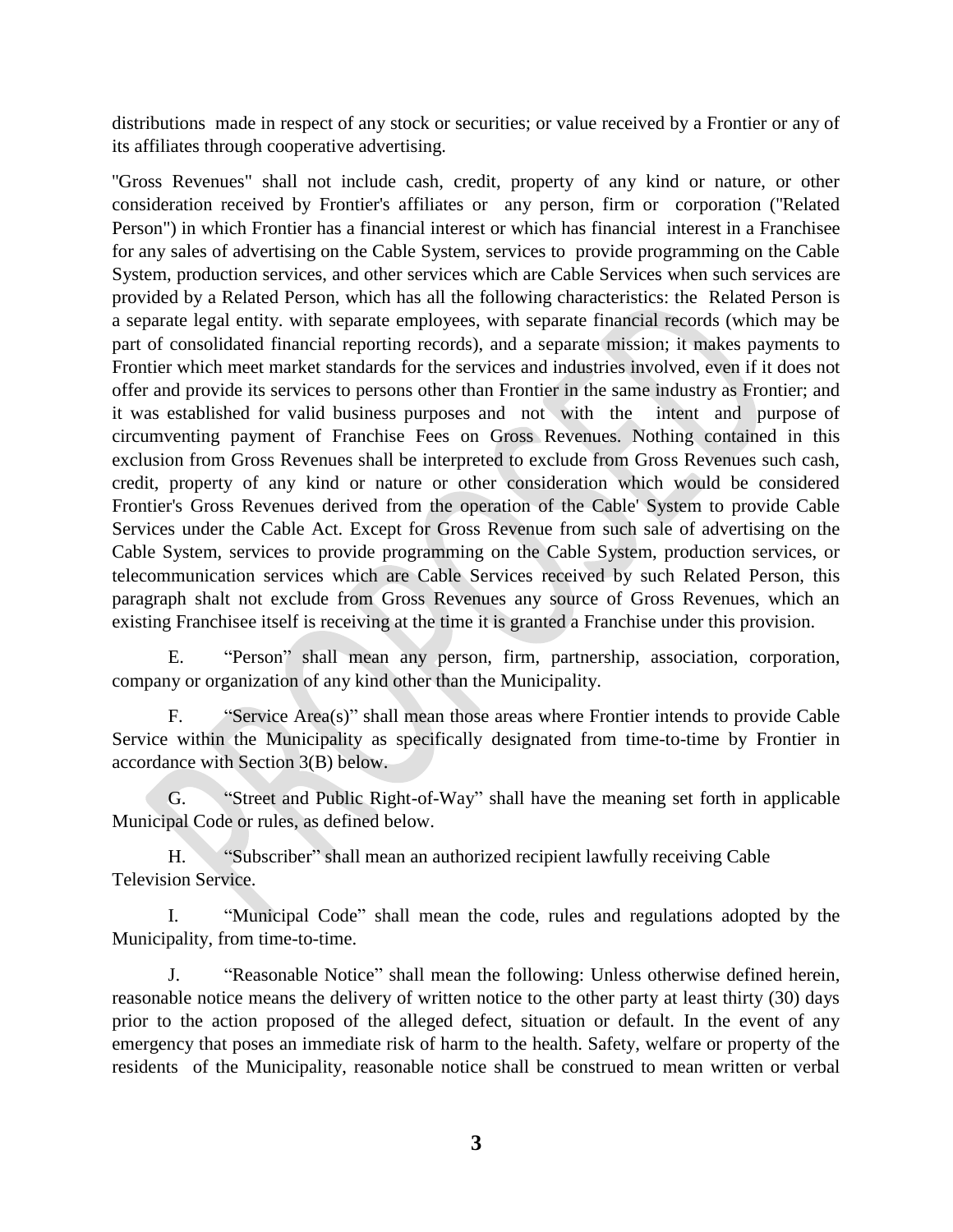notice of the action, condition or defect or situation as soon as practicable under the circumstances.

K. "Qualified Living Unit" means a living unit which meets the minimum technical qualifications defined by Frontier for the provision of Cable Service and is located within 4,000 cable feet of an activated RT. A living unit receiving a minimum of 25Mbps downstream generally will be capable of receiving Cable Service subject to Frontier performing certain network grooming and conditioning. For purposes of this definition of Qualified Living Unit, "network grooming and conditioning" means evaluating existing infrastructure and making improvements to allow greater data throughput.

L. "Standard Drop" includes the installation of one cable box and video service on up to four TV sets. A standard drop shall exclude custom installation work, which shall include but not be limited to extensive asphalt construction, concrete jacking and specific customer requested work that requires non-standard inventory or cable routing.

M. "Multiple Dwelling Unit" or "M.D.U." means any adjacent building(s) such as apartments under common ownership containing more than four dwelling units used as living quarters.

N. "Remote DSLAM or RT" means a Digital Subscriber Line Access Multiplexer installed by Frontier and is capable of providing Cable Service to Subscribers.

## **Section 2. Grant of Franchise**

The nonexclusive Franchise is hereby granted to Frontier for the Term of fifteen (15) years ("Term"), and subject to the terms, conditions, and limitations hereinafter stated, to use the streets or public rights of way of the Municipality now or hereafter laid out or dedicated, and all extensions thereof, and additions thereto, to construct, erect, operate and maintain in, upon, along across, above, over, and under the aforementioned streets and/or public rights-of-way in the Municipality, wires, cables, underground conduits, manholes, and other conductors and fixtures necessary for the maintenance and operation in the Municipality of a Cable Television System for the reception, sale, and distribution of Cable Service and for any and all other lawful purposes.

## **Section 3. Area of Operation**

A. Subject to the lawful exercise of the police power heretofore or hereafter granted to the Municipality, Frontier shall have the right to construct, operate, and maintain, in, on, along and under the Streets and Public Rights of Way of the Service Area of the Municipality, wires, cables, remote terminal cabinets, underground conduits, manholes, and other conductors and fixtures necessary for the maintenance and operation in the Municipality of a Cable System at such locations designated by Frontier. Frontier shall construct and maintain its cable system using material of good and durable quality and that all the work involved in the construction, installation, maintenance and repair of the cable system shall be performed in a safe, thorough and reliable manner.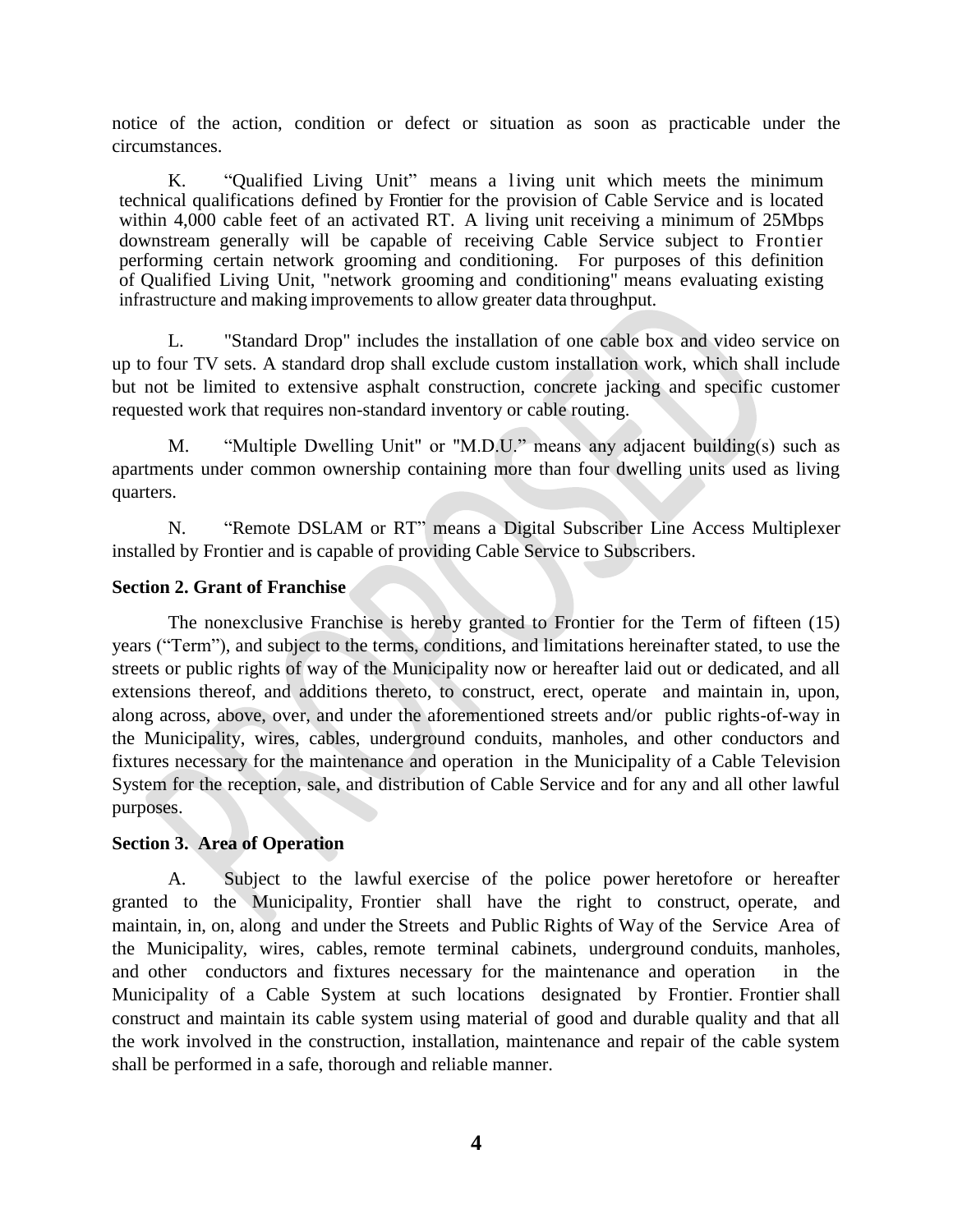B. Frontier shall comply with the requirements contained in Section 895.5 of the rules of the NYSPSC. Frontier will extend its Cable Service as described on Exhibit A attached hereto. Frontier shall not deny service to any resident of the Municipality based upon age, race creed, color, sex, national origin or income level of the residences in their local area. Except where Frontier is unable to obtain required easements. Frontier may extend cable service to any Qualified Living Unit within the Service Area that Frontier chooses to construct to, upon the request of a potential subscriber at its then-prevailing installation charge for such service. An activated service area is a geographical location or subdivision in which Frontier is already providing cable services to Qualified Living Units.

C. In cases of new construction or property development where utilities are to be placed underground, the developer/property owner shall give Frontier reasonable notice of such construction or development, and of the particular date on which open trenching will be available for grantee's installation of conduit and/or cable. Frontier shall also provide specifications as needed for trenching. Costs of trenching and easements required to bring Cable Service to the development shall be borne by the developer/property owner, unless agreed to otherwise between Frontier and developer.

D. Frontier's use of Municipality rights-of-way shall be subject to all rules and policies adopted by the Municipality from time to time.

# **Section 4. Acceptance; Effective Date**

A. After the Municipality has taken final action to approve the granting of this Franchise, Frontier will file its acceptance with the Municipality by countersigning this Franchise. Such acceptance will acknowledge that Frontier agrees to be bound by and to comply with the provisions contained herein.

B. The Franchise granted herein will take effect and be in full force from and after final passage by the Municipality, subject to the acceptance provided in paragraph A above and only after confirmation by the NYSPSC and shall continue in full force and effect throughout the Term.

# **Section 5. Conditions on use of Streets and Roads**

A. Trimming/Cutting Trees. Frontier, upon consultation with the Municipality, shall have the right to trim and keep clear of its poles, wires, cables, underground conduits, manholes and other conductors and fixtures, the trees in and along the Streets. In the exercise of such right, Frontier shall not cut or otherwise injure any trees to any greater extent than is reasonably necessary.

B. Restoring Streets. Frontier shall restore, reconstruct, or repair any Street and Public Right-of-Way, and any sewer, gas, effluent, water main, pipe, or fire alarm: disturbed, or destroyed by the exercise of any right granted to Frontier by this Franchise in accordance with applicable Municipal Code as amended. In the event that the Municipality determines that Frontier has not made such restoration, reconstruction or repair in a reasonably satisfactory manner, the Municipality, after giving Frontier notice and opportunity to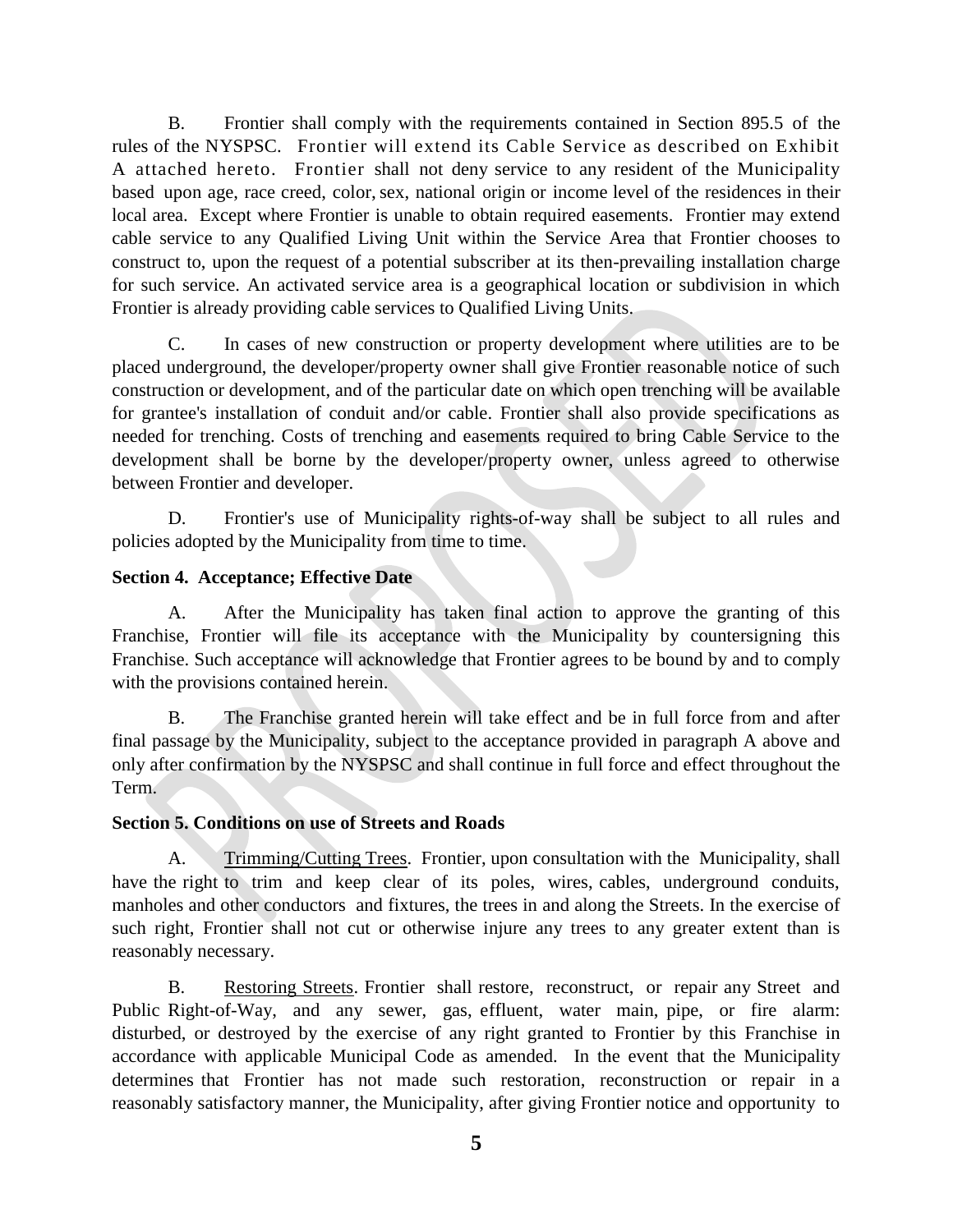correct such failure, shall have the right to carry out such restoration. reconstruction or repair) and Frontier shall reimburse the Municipality in full for all reasonable expenses incurred by the Municipality in carrying out all or part of such restoration, reconstruction or repair.

C. Safety. Frontier shall at all times employ ordinary care and shall install and maintain in use commonly accepted methods and devices for preventing failure and accidents which are likely to cause damage, injuries, or nuisances to the public. All structures and all lines, equipment, and connections in, over, under, and upon the Streets, shall at all times be kept and maintained in a safe, suitable, substantial condition, and in good order and repair. Frontier shall construct its Cable System using materials of good and durable quality, and all work involved in construction, installation, maintenance and repair shall be performed in a safe, thorough and reliable manner.

D. Compliance with Applicable Laws. Frontier shall install and maintain its wire, cables, fixtures, and other equipment in accordance with applicable Municipal Code, as amended, any building codes, or other construction standards imposed by the Municipality, and the applicable sections of the National Electric Safety Code as revised during the Term and in such manner as shall not interfere with any installations of the Municipality or of any public utility serving the Municipality.

E. Temporary Moving of Wires. Frontier shall, on the request of any Person holding a building-moving permit issued by the Municipality, temporarily relocate Facilities to permit the moving of buildings, water, effluent or sewer lines, or Streets and/or Public Rights of Way. The expense of such relocation shall be paid by the Person requesting the same, and Frontier shall have the authority to require such payment. Frontier shall be given not less than five (5) business days' notice to arrange for such relocation.

F. Inspection. The Municipality shall have the right to inspect all construction or installation work performed in, over, under and upon the Streets, subject to the provisions of this Franchise and make such inspections as it shall find necessary to insure compliance with the terms of this Franchise.

G. Location of Distribution Lines-Poles/Underground Cable. No poles or structures shall be erected by Frontier without prior approval of the Municipality, through its established permit procedure pursuant applicable Municipal Code, as amended. Location of any pole, or structure shall be removed or modified by Frontier whenever the Municipality determines that the public health, safety and welfare would be negatively affected. If the Municipality requires the removal or relocation of part of the Cable Television System, such removal or relocation shall be solely at Frontier's expense.

H. Moving of Frontier Property. Frontier will, upon reasonable notice from the Municipality, protect, support, temporarily disconnect or relocate its property in the Street or Public Right-of Way when required by the Municipality or State by reason of traffic conditions, public safety, street closing or abandonment, highway or street construction, change or establishment of street grade, or any other types of structures or improvements. The Municipality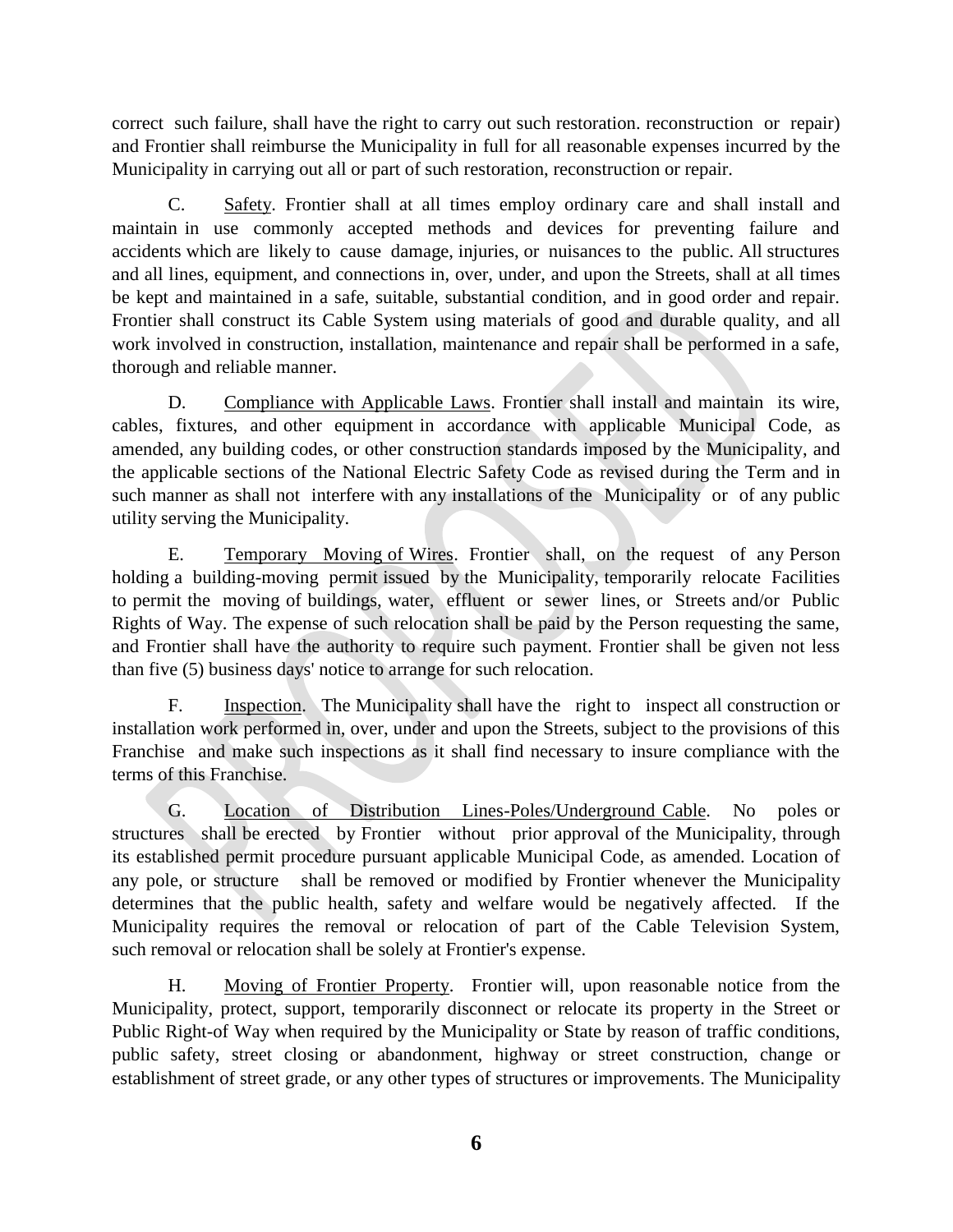shall bear the cost to the extent such request for relocation or disconnection is for aesthetic purposes.

# **Section 6. Construction and Operation**

A. All working facilities, conditions, and procedures, used or occurring during construction and maintenance of the Cable Television System shall comply with the standards of the Occupational Safety and Health Administration.

B. Construction, installation and maintenance of the Cable Television System shall be performed in an orderly and workmanlike manner, and in close coordination with public and private utilities serving the Municipality following accepted construction procedures and practices and working through existing committees and organizations.

C. Any antenna structure used in the Cable Television System shall comply with construction, marking and lighting of antenna structures required by the United States Department of Transportation. Frontier shall obtain a special use permit from the Municipality prior to the installation of any such antenna structure.

D. Frontier will not intentionally interfere with television reception of person not served by Frontier, nor will the Cable Television System interfere with, obstruct or hinder in any manner, the operation of the various utilities serving the residents within the confines of the Municipality. Specifically, Frontier shall not interfere, obstruct or hinder in any manner, the Municipality's communications systems, water system, sewer system, fire department system, police department system, public works systems or court system.

E. Frontier shall not be required to make cable service available to residents of an M.D.U. project until a mutually acceptable agreement granting Frontier access to the M.D.U. has been executed and delivered by Frontier and the property owner.

F. Frontier will at all times fully comply with all Municipality requests regarding work within the Municipal rights-of-way.

G. Once Frontier activates any Qualified Living Units within the Service Area, Frontier shall not be allowed to deactivate Cable Service availability without the consent of the Municipality, which shall not be unreasonably withheld, provided however, Frontier may discontinue service at the requests of a Subscriber, or upon non- payment of a bill for cable services by Subscriber after proper notice.

H. Frontier shall not construct any Cable Television System facilities until it has secured the permits from the Municipality required by applicable law.

# **Section 7. Customer Service**

Frontier shall obtain and maintain sufficient telephone lines and staffing so as not to delay unreasonably the answering of any telephone call for the purpose of receiving and responding to cable television subscriber complaints, and shall adjust its staffing, as necessary, with respect to special events which may reasonably be expected to increase call volume. In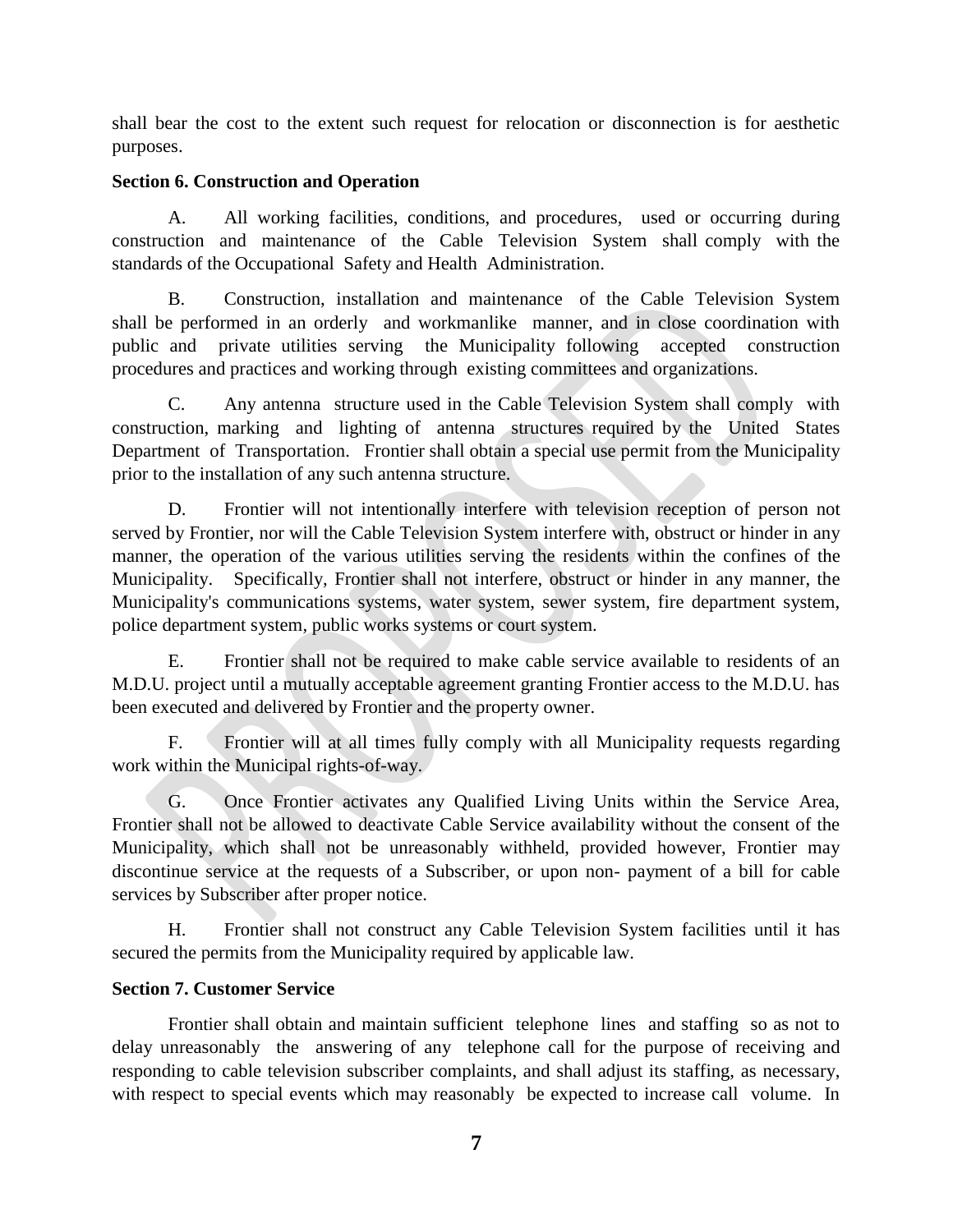any event, Frontier shall comply at all times with the customer service provisions set forth in 47 Code of Federal Regulations Part 76.309, as well as Parts 890 & 896 of the rules and regulations of the NYSPSC.

### **Section 8. Channel Capability**

Frontier shall use reasonable effort to provide a minimum of two hundred (200) channels. Frontier shall provide broad categories of services. Suggested broad categories of video programming are:

- 1. Educational programming;
- 2. News and information;
- 3. Sports programming;
- 4. General entertainment (including movies);
- 5. Children's programming;
- 6. Family programming;
- 7. Culture and performing arts;
- 8. Science/documentary;
- 9. Weather information;
- 10. Ethnic programming; and,
- 11. Governmental affairs.

Frontier shall carry the signals of local broadcast stations in the New York City Metropolitan area that have indicated to Frontier their "must carry" designation as well as broadcast stations that have executed "retransmission consent" agreements with Frontier in accordance with FCC regulations and federal law.

## **Section 9. Conduct of Operations**

A. Frontier will render efficient Cable Service, make repairs promptly, and interrupt Cable Service only for good cause and for the shortest time possible. Frontier will use reasonable efforts to assure that such interruptions will occur during periods of minimum system use.

B. Frontier shall comply with all Federal Communications Commission rules and regulations, both present and future.

C. Frontier will not refuse to hire or employ, nor bar or discharge from employment, nor discriminate against any person in compensation or terms, conditions or privileges of employment because of age, race, creed, color, national origin or gender.

**8**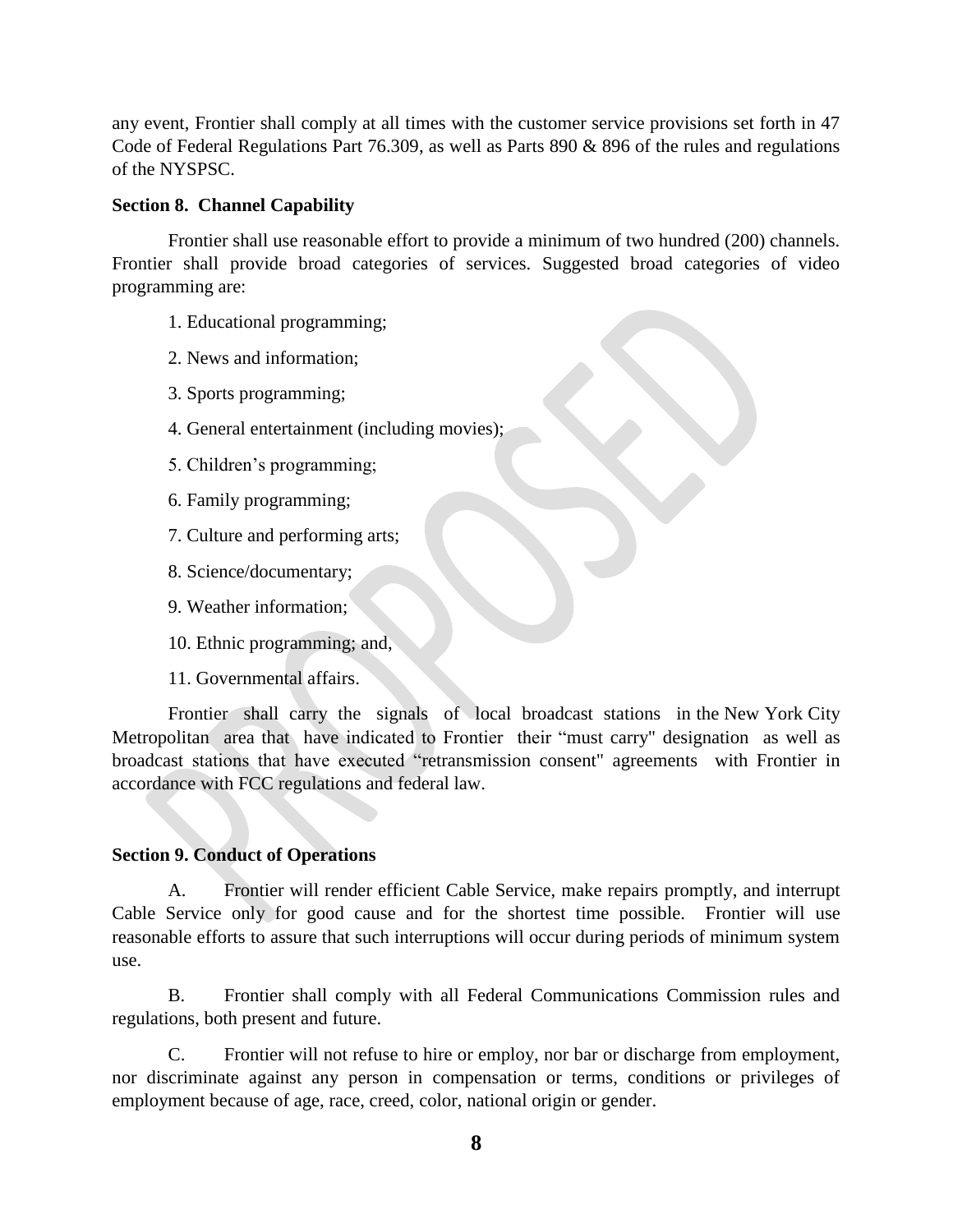D. Frontier shall not deny access to cable service to any group of subscribers because of the income, age, race, creed, marital status, national origin, or gender of the subscriber in the Service Area.

### **Section 10. Insurance**

Frontier shall at all times during the term of this Franchise, at its own cost and expense, carry and maintain the insurance coverage listed below with insurers having an A.M. Best rating of A- VII. Frontier shall not commence any work hereunder until Frontier has fulfilled all insurance requirements herein. Frontier shall require its subcontractors to maintain policies of insurance that are appropriate for the type and level of services being provided.

1. Workers' Compensation Insurance with statutory limits as required in the state(s) of operation. Employer's Liability insurance with limits of not less than \$1,000,000 each accident for Bodily Injury by Accident, \$1,000,000 each employee for Bodily Injury by Disease, and \$1,000,000 policy limit for Bodily Injury by Disease.

2. Commercial General Liability Insurance covering claims for bodily injury (including death), personal injury or property damage occurring or arising out of the performance of this Agreement, and including coverage for premises-operations, products/completed operations, and contractual liability. The limits of insurance shall not be less than:

| Each Occurrence:                                      | \$1,000,000 |
|-------------------------------------------------------|-------------|
| General Aggregate Limit:                              | \$2,000,000 |
| <b>Products-Completed Operations Aggregate Limit:</b> | \$1,000,000 |
| Personal and Advertising Injury Aggregate Limit:      | \$1,000,000 |

3. Business Automobile Liability Insurance covering the ownership, operation and maintenance of all owned, non-owned and hired motor vehicles used in connection with the performance of this Franchise, with limits of at least \$1,000,000 combined single per accident.

4. The insurance limits required herein may be obtained through any combination of primary and excess or umbrella liability insurance. Frontier shall forward to the Municipality certificate(s) of insurance upon execution of this Franchise and upon any renewal of such insurance during the term of this Franchise. The certificate(s) shall indicate that (1) the Municipality, its officers and employees are named as additional insured(s) as their interest may appear with respects to the general liability insurance policy; (2) thirty (30) days' prior written notice of cancellation of the policy(ies) shall be provided to the Municipality; and (3) coverage is primary and noncontributory to any other valid and collectible insurance maintained by the Municipality.

### **Section 11. Unauthorized Connections or Modifications**

A. It is unlawful for any person to make any connection, extension, or division whether physically, acoustically, inductively, electronically, or otherwise with or to any segment of the Cable Television System for any purpose whatsoever, without the express consent of Frontier.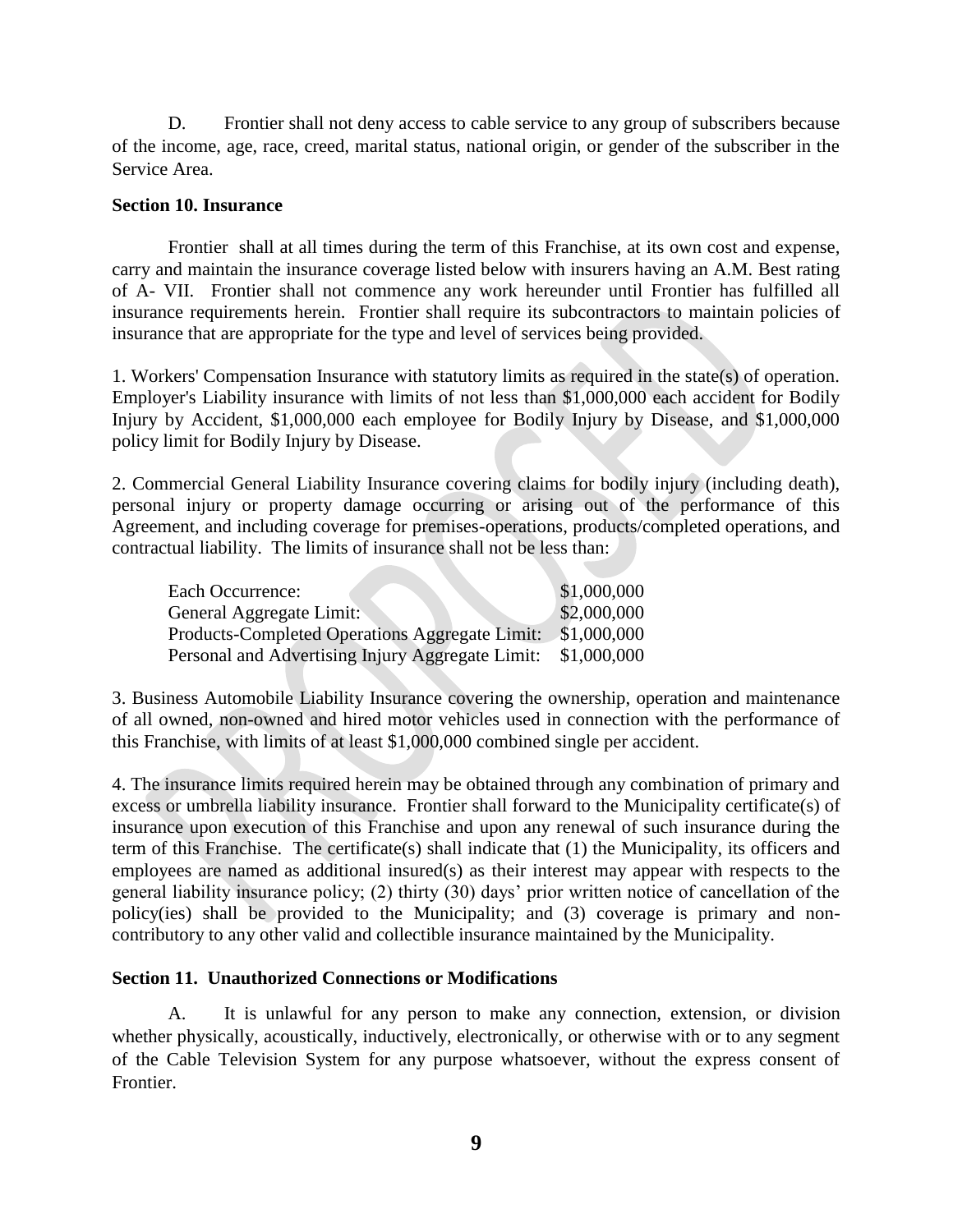B. It is unlawful for any person to willfully interfere, tamper, remove, obstruct, or damage any part, segment or content of the Cable Television System for any purpose whatsoever.

C. Any person convicted of a violation of this section will be subject to the maximum penalty allowed by Federal, State and local law. The Municipality agrees to cooperate with Frontier in the prosecution of any such violations.

## **Section 12. Franchise Fees and Taxes**

A. Frontier will pay to the Municipality quarterly, within sixty (60) days following the end of each quarter, an amount equal to five percent (5%) of Frontier's quarterly Gross Revenues ("Franchise Fee"). The Franchise Fee will be deemed to reimburse the Municipality for the rights granted herein and/or all costs of regulation and administration of the Franchise.

B. In the event the five percent (5%) limitation on Franchise fees imposed by the terms of the Act is raised by Congress or the FCC, the Municipality shall have the right to raise the percentage charged under this section, at its discretion, up to the amount of the limit, upon giving Frontier ninety (90) days' notice prior to the effective date of the increased Franchise Fee.

C. Notwithstanding any provision to the contrary, Frontier shall, in addition to the Franchise Fee described above, pay the required charges, taxes and fees lawfully established in a code or ordinance properly adopted by the Municipality. Frontier shall be entitled to pass such fees, taxes and charges directly to its subscribers in the Municipality.

D. In the event the Municipality constructs or establishes Municipality owned and occupied facilities in the Frontier Service Area, including but not limited to police, fire, government offices, or recreation facilities, Frontier shall install and provide Frontier Cable System services to said facilities at no cost to the Municipality.

E. Each franchise fee payment will be accompanied by a report setting out in detail the basis for the computation of the payment At the sole discretion of the Municipality, the accuracy of the report may be independently audited by an entity appointed by the Municipality at the Municipality's expense. However, in the event the audit concludes that Frontier's payments hereunder were underpaid by an amount greater than 5% of the proper payment, then Frontier shall reimburse the Municipality for the cost of the audit up to \$7,500. Any amounts underpaid shall be paid annually on or before the 31st day of March each year.

# **Section 13. Rates.**

All of Frontier's rates and charges shall be published (in the form of a publiclyavailable rate card) in accordance with applicable State and Federal law, and shall be nondiscriminatory as to all persons and organizations of similar classes, under similar circumstances and conditions. Frontier shall apply its rates in accordance with governing law, with similar rates and charges for all subscribers receiving similar cable service, without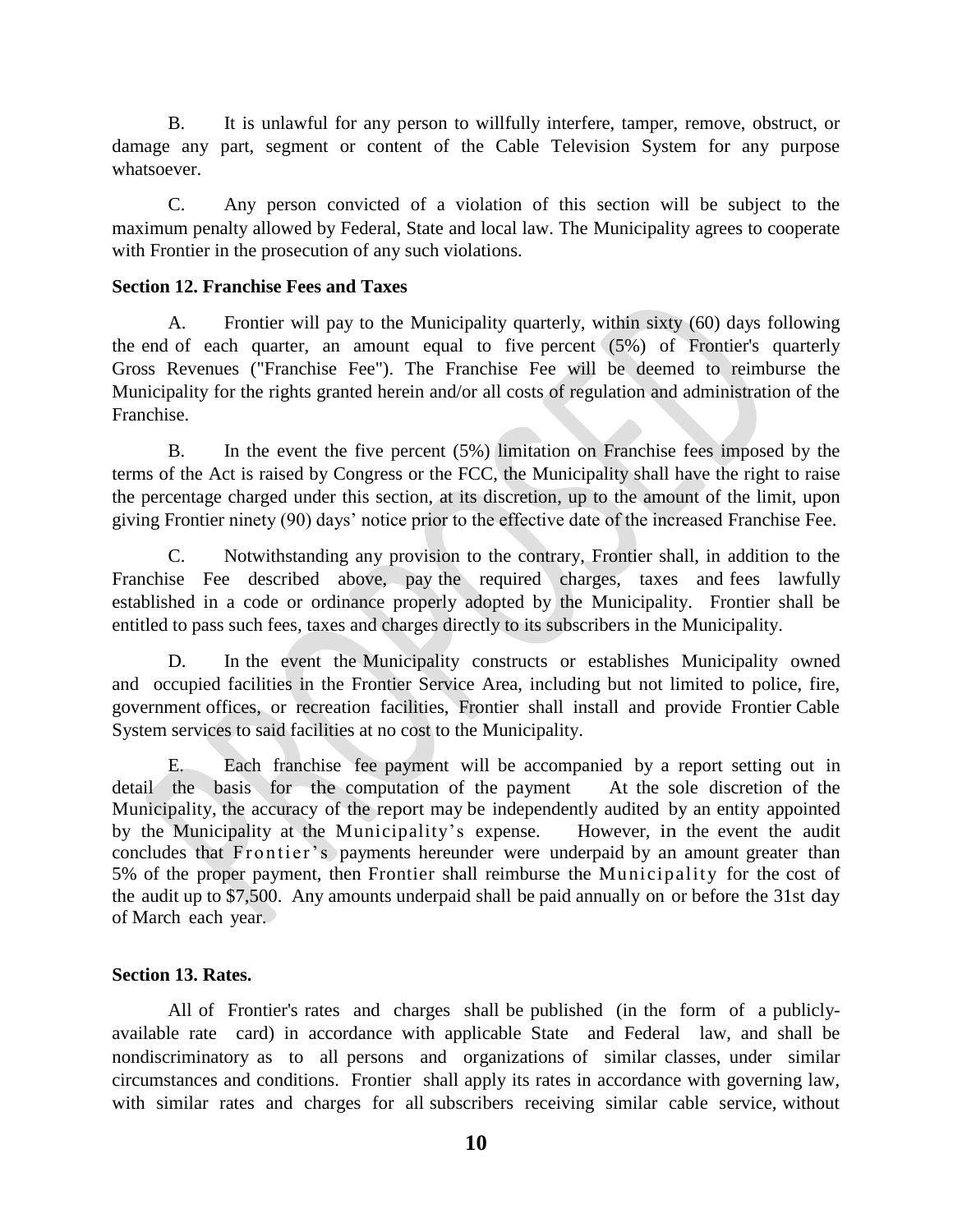regard to race, color, familial, ethnic or national origin, religion, age, sex, sexual orientation, marital, military or economic status, or physical or mental disability, or geographic location in the Franchise area. Nothing herein shall be construed to prohibit Frontier from:

(1) The temporary reduction or waiving of rates or charges in conjunction with valid promotional campaigns of one (1) year or less;

(2) The offering of reasonable discounts to senior citizens or economically disadvantaged citizens;

(3) The establishment of different and nondiscriminatory rates and charges and classes of service for commercial customers, as well as different nondiscriminatory monthly rates for classes of commercial customers as allowable by federal law and regulations; or

(4) The establishment of different and nondiscriminatory rates and charges for residential Subscribers as allowable by federal law and regulations.

## **Section 14. Public, Education, and Government Changes**

Frontier will comply with all aspects of 16CRR-NYVIII B 895.4 of the rules and regulations of the NYSPSC. Within sixty (60) days of the NYSPC's confirmation of the franchise agreement, Frontier will remit a one-time grant of \$2,000 to the Municipality for public, education and government programming facilities or equipment.

## **Section 15. Records and Reports**

A. Copies of all petitions, applications and communications submitted by Frontier and directly related to Frontier's Franchise to the Federal Communications Commission, Securities and Exchange Commission, the NYSPSC or any other agency having jurisdiction in respect to any matters affecting cable television operations authorized pursuant to this Franchise, shall be submitted to the Municipality upon written request.

B. The Municipality shall have the right, at its own expense, no more than one (1) time during any calendar year, and upon at least ten (10) working days prior written notice) to inspect at Frontier's offices during normal business hours, all books and records directly related to Frontier's Franchise Fee and Frontier's applicable tests provided to the FCC. To the extent such information is protected by State or Federal law, the Municipality will not disclose to the public or to competitors of Frontier any commercial or financial information reviewed by the Municipality pursuant to this Franchise Agreement.

## **Section 16. Franchise Renewal**

Any renewal of this Franchise shall be in accordance with the renewal provisions of the Act and the rules of the NYSPSC as may be codified at the time of the renewal and any relevant provisions of the Municipal Code, as amended.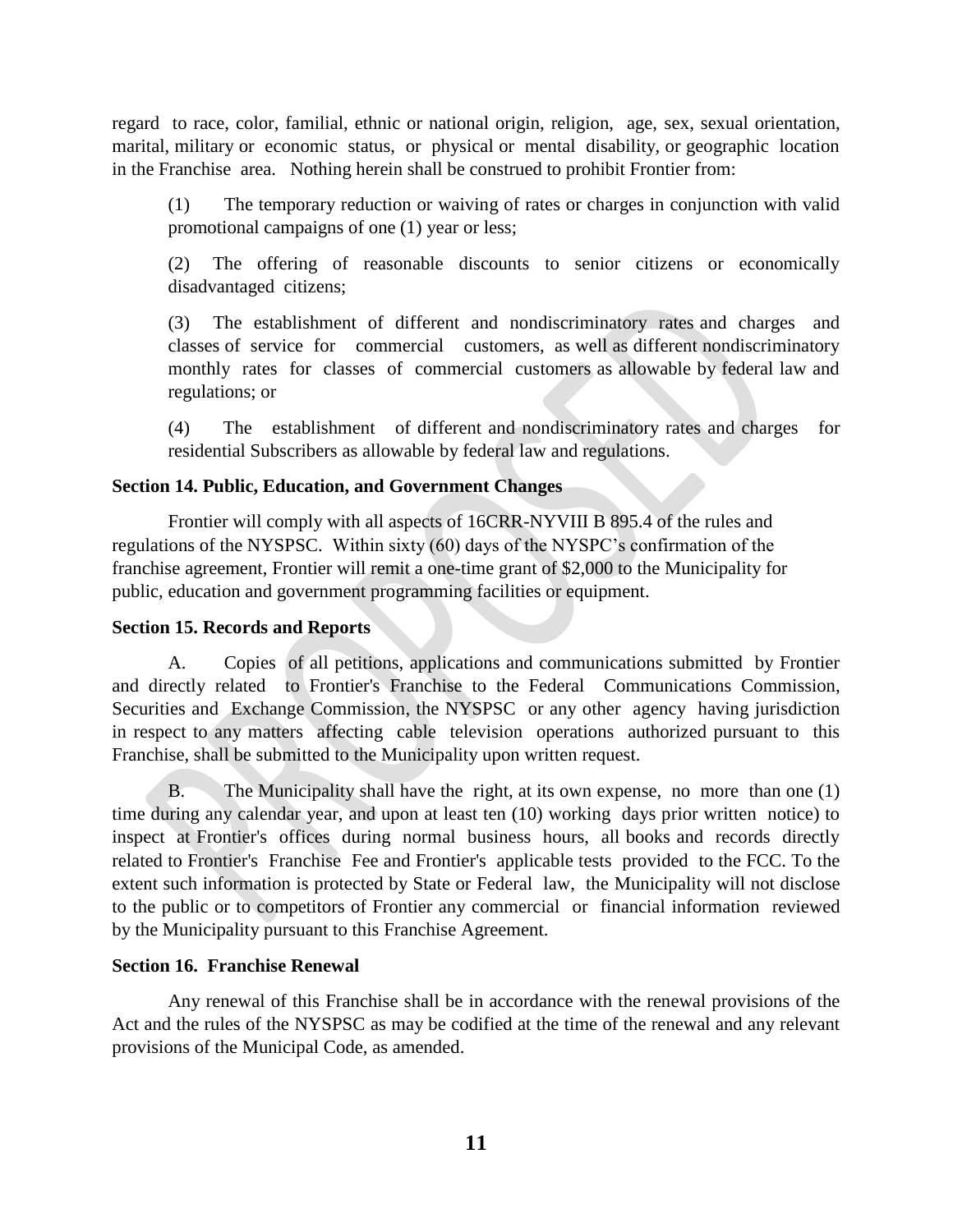### **Section 17. Transfer of Franchise**

Frontier shall not transfer this Franchise to another party, person, or entity, except to a company controlling, controlled by or under common control with Frontier, without complying with the provisions of in the Act and the rules and regulations of the NYSPSC.

### **Section 18. Termination; Cancellation**

A. In addition to all other rights and powers pertaining to the Municipality by virtue of this Franchise or otherwise, the Municipality reserves the right, after reasonable notice to Frontier and after reasonable opportunity of Frontier to cure any alleged Franchise Violation, to terminate and cancel this Franchise and all rights and privileges of Frontier hereunder in the event that Frontier:

(i) Willfully fails to reasonably carry out any provision of this Franchise or any rule, order, or determination of the Municipality pursuant to this Franchise.

(ii) Becomes insolvent, unable or unwilling to pay its debts, or is adjudicated bankrupt.

B. Such termination and cancellation shall be by resolution duly adopted after sixty (60) days' notice to Frontier and shall in no way affect any of the Municipality's rights under this Franchise or any provision of law.

## **Section 19. Force Majeure**

With respect to any provision of this Franchise, the violation or noncompliance with any provision of this Franchise, which could result in the imposition of financial penalty, forfeiture or other sanction upon such violation or noncompliance shall be excused where such violation or noncompliance is the result of Acts of God, war, civil disturbance, strike, or other events, the occurrence of which was not reasonably foreseeable by Frontier and is beyond Frontier's reasonable control.

## **Section 20. Miscellaneous**

A. The right is hereby reserved by the Municipality to adopt, in addition to the provisions contained herein and in existing applicable resolutions, such additional regulations, as it shall find to be in the best interests of the Municipality.

B. If any section, subsection, sentence, clause, phrase or portion of the Franchise is for any reason held invalid or unconstitutional by any court of competent jurisdiction such portion shall be deemed a separate, distinct and independent provision and such holding shall not affect the validity of the remaining portions hereof.

C. Frontier its successors and assigns shall at all times save and keep harmless and fully indemnify the Municipality, its officers, agents, servants, and employees from and against any and all loss, liability, suits, damages, costs, charges, legal fees and expenses in any manner arising from the construction, repair extension, maintenance or operation of their equipment of any kind or character and from any negligence, fault, or misconduct on the part of Frontier, its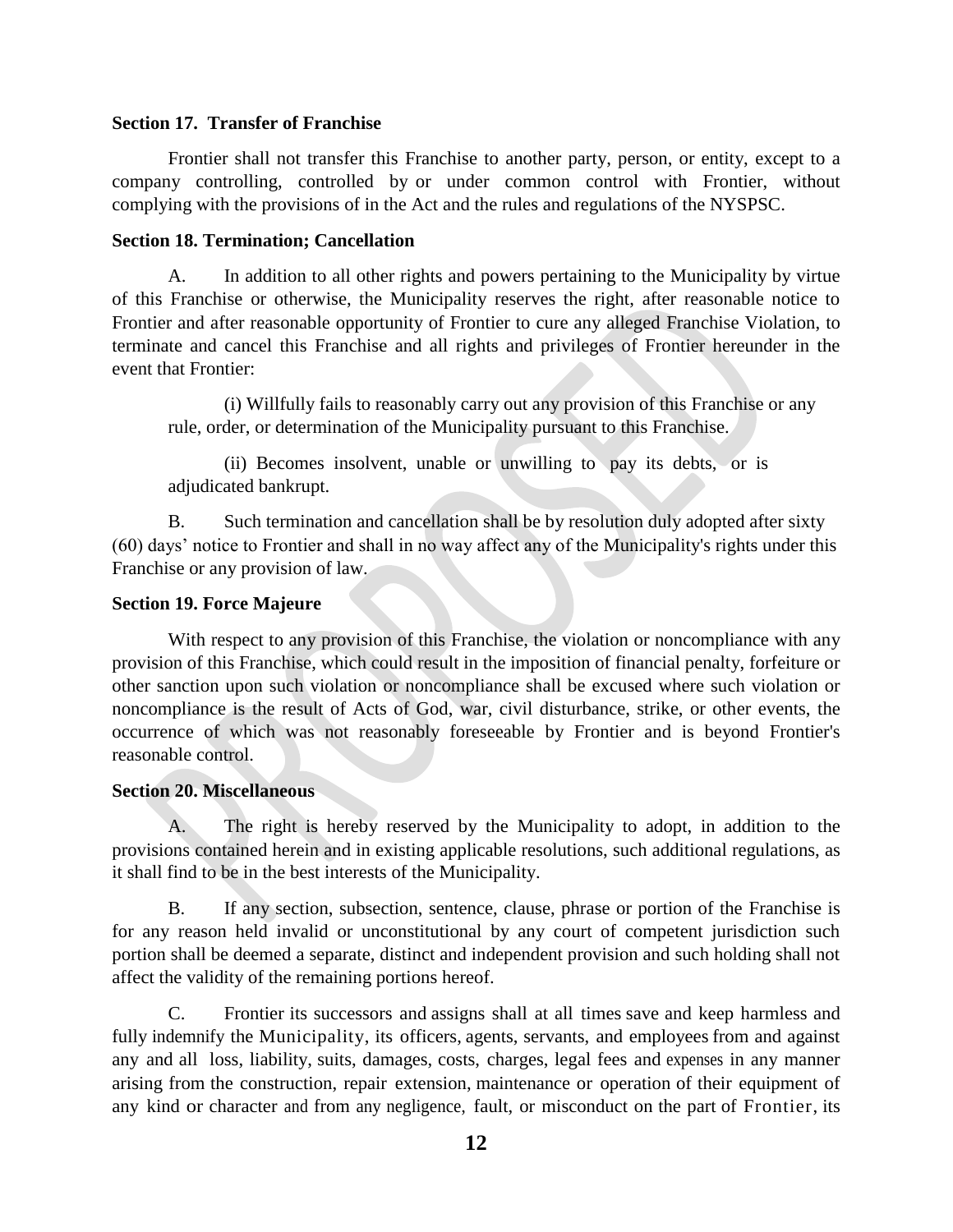officers, agents, servants and employees or by reason of any act done or omitted to be done in the premises of said Municipality.

D. Municipality acknowledges that acceptance of the terms and conditions of this Franchise will not constitute, or be deemed to constitute, a waiver, either expressed or implied, by Frontier of any constitutional or legal right which Frontier may have or may be subsequently determined to have, either by current or subsequent legislation or court decisions. The Municipality acknowledges that Frontier hereby reserves its rights under applicable Federal and State constitutions and law.

E. This Franchise shall be governed by the laws of the State of New York.

F. Any controversy or claim arising out of or relating to this Cable Franchise Agreement, or the breach thereof: shall be settled by arbitration before a single arbitrator in accordance with the New York CPLR Section 75 with the arbitration proceeding being administered by the American Arbitration Association under its Commercial Arbitration Rules, and judgment on the award rendered by the arbitrator may be entered in any court having jurisdiction thereof.

G. All notices or correspondence to be served upon the Municipality or Frontier by the other Party shall be in writing and delivered by first class mail, postage prepaid or by facsimile or by a national express mail service.

H. The terms of this Franchise are subject to confirmation by the NYSPSC and are effective upon such confirmation. Frontier shall make all necessary applications to the Federal Communications Commission and the NYSPSC within sixty (60) days from the date the Municipality approves this Franchise.

I. This Franchise may be executed in one or more counterparts, all of which taken together shall be deemed one (1) original.

J. Notices

Notices or correspondence to the Municipality shall be addressed as follows:

Village of Monroe Attn: Mayor 7 Stage Road Monroe, New York 10950

With a copy to:

Village of Monroe Attn: Village Attorney 7 Stage Road Monroe, New York 10950

Notices or correspondence to Frontier shall be addressed as follows: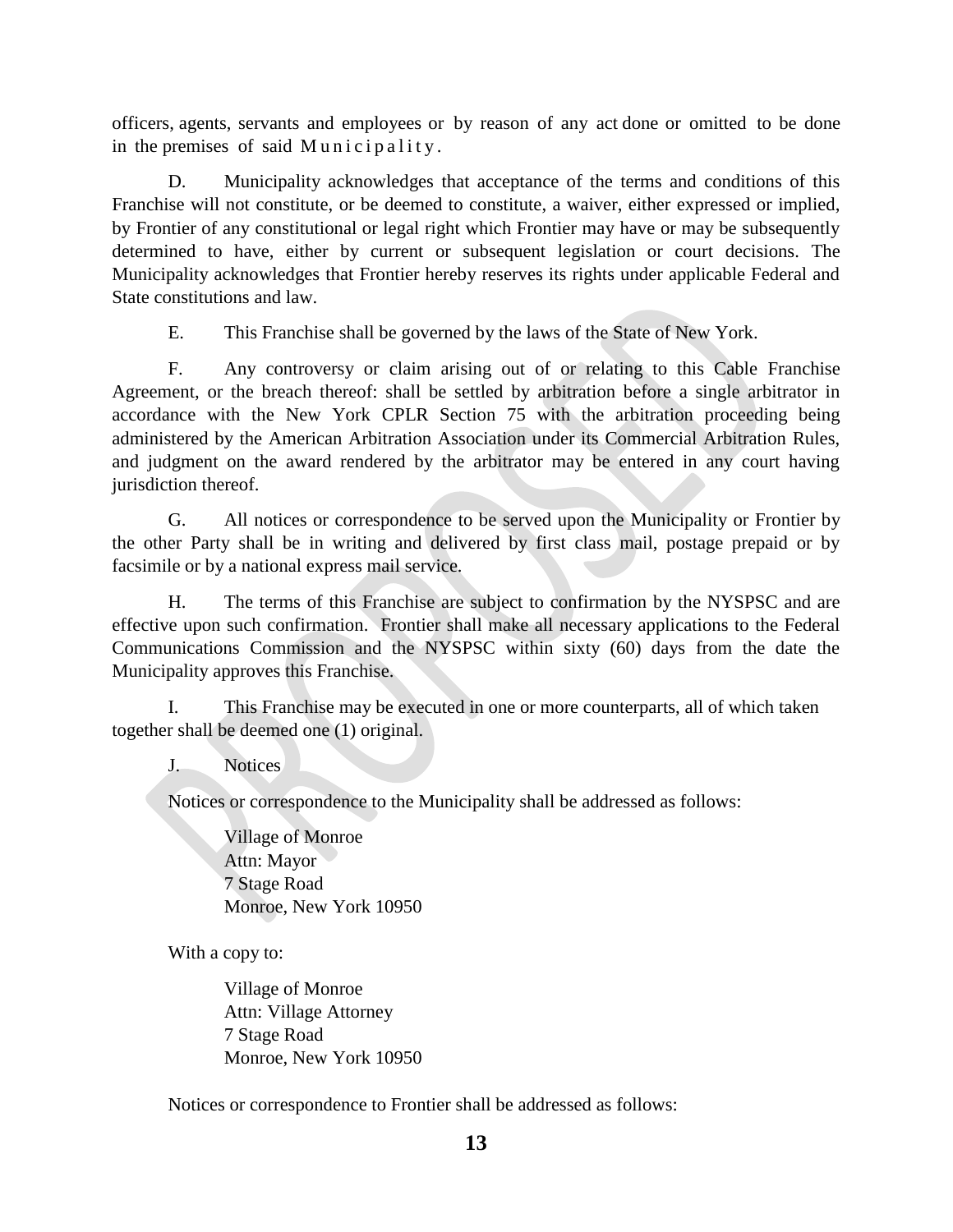Legal Department Frontier Communications of New York, Inc. 310 Orange Street New Haven, CT 06510-1719

The Municipality or Frontier may designate such other address or addresses from time to time by giving written notice to the other as set forth above.

{Remainder of page intentionally left blank, signature pages follow}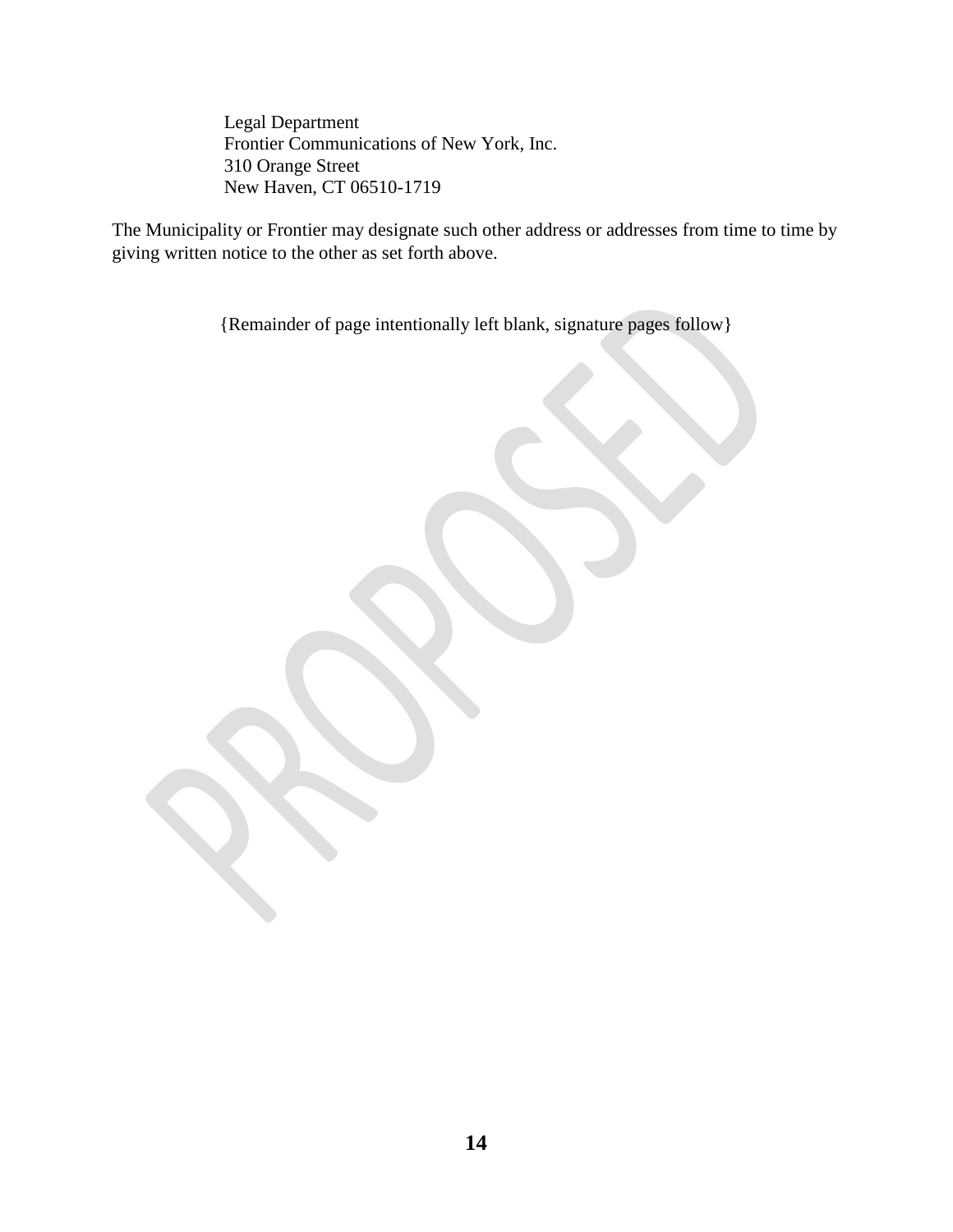IN WITNESS WHEREOF, each of the parties hereto has caused this Agreement to be executed on its behalf as of the date first above written.

FRONTIER COMMUNICATIONS OF NEW YORK, INC.

| By:              | (Signature)                                                                                                                                                                                                                                                                                                                                                                                                                    |
|------------------|--------------------------------------------------------------------------------------------------------------------------------------------------------------------------------------------------------------------------------------------------------------------------------------------------------------------------------------------------------------------------------------------------------------------------------|
| Name:            |                                                                                                                                                                                                                                                                                                                                                                                                                                |
| Its:             | (Title)                                                                                                                                                                                                                                                                                                                                                                                                                        |
| <b>STATE OF</b>  | $)$ SS                                                                                                                                                                                                                                                                                                                                                                                                                         |
| <b>COUNTY OF</b> |                                                                                                                                                                                                                                                                                                                                                                                                                                |
|                  | The foregoing instrument was acknowledged before me this ___ day of<br>2019,<br>of Frontier Communications of New<br><u> The Communication of the Communication of the Communication of the Communication of the Communication of the Communication of the Communication of the Communication of the Communication of the Communication of the Commun</u><br>York, Inc., a New York corporation, on behalf of the corporation. |
| 2019             | Notary Public<br>Commission Expires                                                                                                                                                                                                                                                                                                                                                                                            |
|                  |                                                                                                                                                                                                                                                                                                                                                                                                                                |

{Remainder of page intentionally left blank, signature pages follow}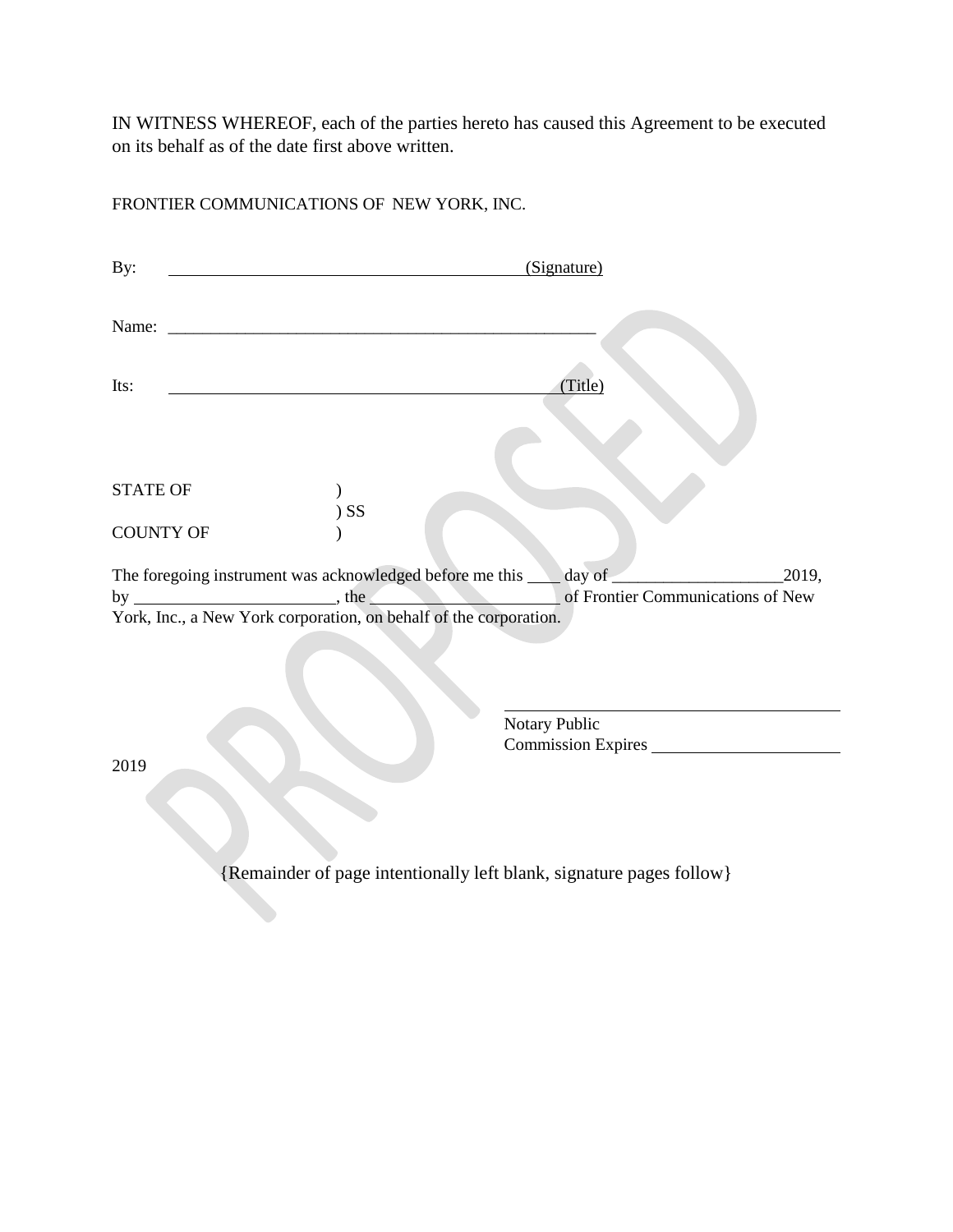# VILLAGE OF MONROE, NEW YORK

| <u>.</u> |                           |  |  |
|----------|---------------------------|--|--|
|          | $\mathbf{L}$ $\mathbf{M}$ |  |  |

Its: Mayor

DATE:\_\_\_\_\_\_\_\_\_\_\_\_\_\_\_\_\_\_\_\_\_\_\_\_\_\_\_\_\_\_\_\_\_

ATTEST:

Its: Village Clerk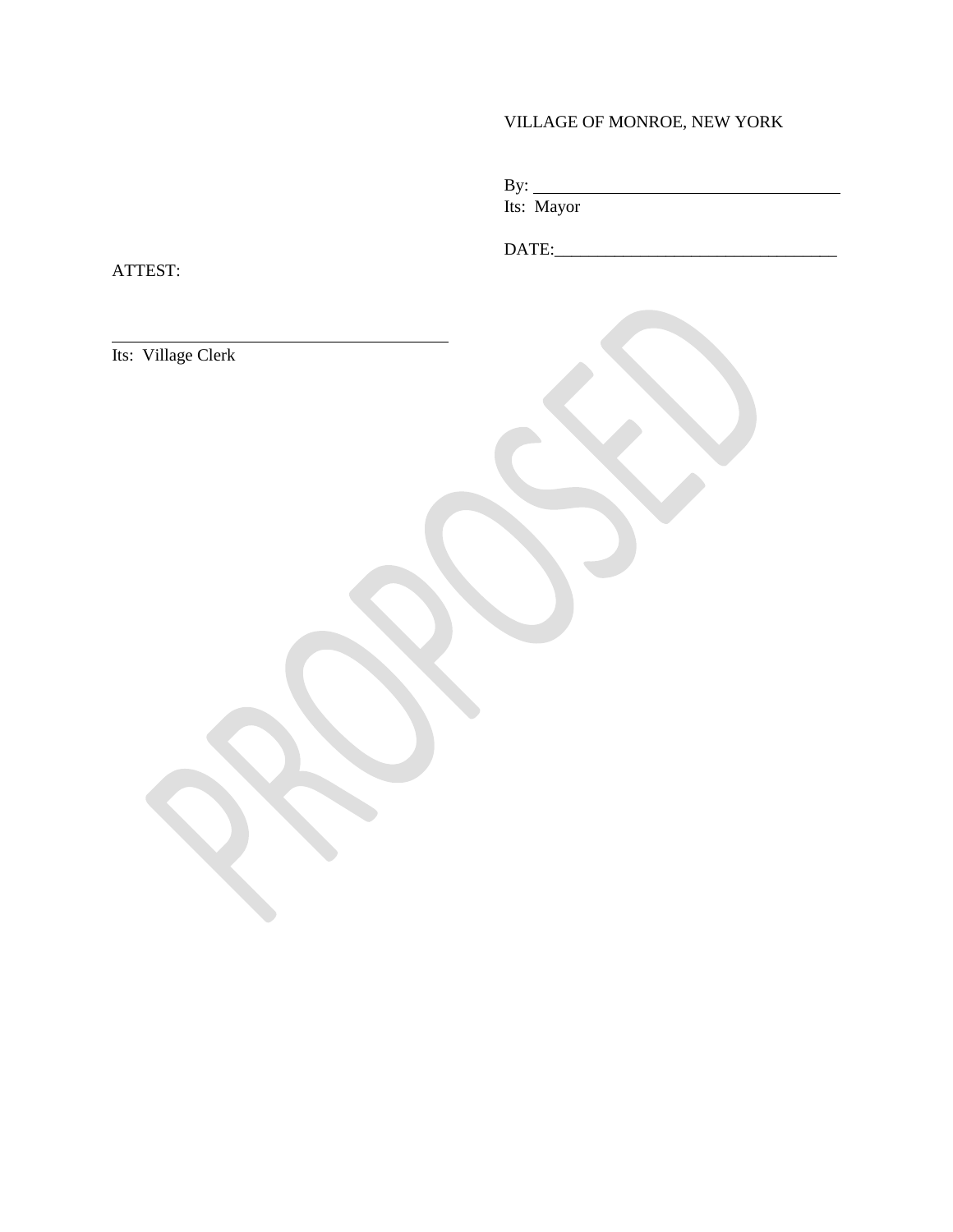### EXHIBIT A

### SERVICE AVAILABILITY

(1) Initial Build out. No later than the second anniversary of the NYSPSC confirmation of this Franchise, Frontier shall be capable of serving a minimum of thirtyfive percent (35%) of the Municipality's households with Cable Service, provided, however, Frontier will make its best efforts to complete such deployment within a shorter period of time. This initial minimum build-out commitment shall include a significant number of households below the median income in the Municipality. Municipality shall provide detailed maps of such areas. Nothing in this Franchise shall restrict Frontier from serving additional households in the Municipality with Cable Service.

(2) Periodic Meetings. In order to permit the Municipality to monitor and enforce the provisions of this section and other provisions of this Franchise, Frontier shall, upon demand, promptly make available to the Municipality maps and other documentation showing exactly where within the Municipality Frontier is currently providing Cable Service. Frontier shall meet with the Municipality at least annually to demonstrate Frontier's compliance with the provisions of this section concerning the deployment of Cable Services in the Municipality including, by way of example, the provision of this section in which Frontier commits that a significant portion of its initial investment will be targeted to areas below the median income within the Municipality, and the provisions of this section that prohibit discrimination in the deployment of Cable Services. In order to permit the Municipality to monitor and enforce the provisions of this section and other provisions of this Franchise Ordinance, Frontier shall, commencing October 2016, and continuing throughout the term of this Franchise, meet at least annually with the Municipality and make available the Municipality the following information: ·

(a) The total number of Qualified Living Units throughout the Municipality;

(b) A list of the public buildings and educational institutions capable of receiving Cable Service from Frontier.

(3) Additional Build-Out Based on Market Success. If, at any annual meeting, including any interim meeting prior to the second anniversary of the NYSPSC confirmation of this Franchise, Frontier is actually serving thirty (30.0%) of the Qualified Living Units, then Frontier agrees the minimum build-out commitment shall increase to include all of the households then capable of receiving Cable Service plus an additional fifteen (15%) of the total households in the Municipality if less than seventy-five percent (75%) of households are capable of receiving Cable Service or an additional five percent (5%) if seventy-five (75%) or more households are capable of receiving Cable Service, which Frontier agrees to serve within two (2) years from the quarterly meeting; provided, however, Frontier shall make its best efforts to complete such deployment within a shorter period of time. For example, if, at a meeting with the Municipality, Frontier shows that it is capable of serving sixty percent (60%) of the households in the Municipality with Cable Service and is actually serving thirty percent (30%) of those households with Cable Service, then Frontier will agree to serve an additional fifteen